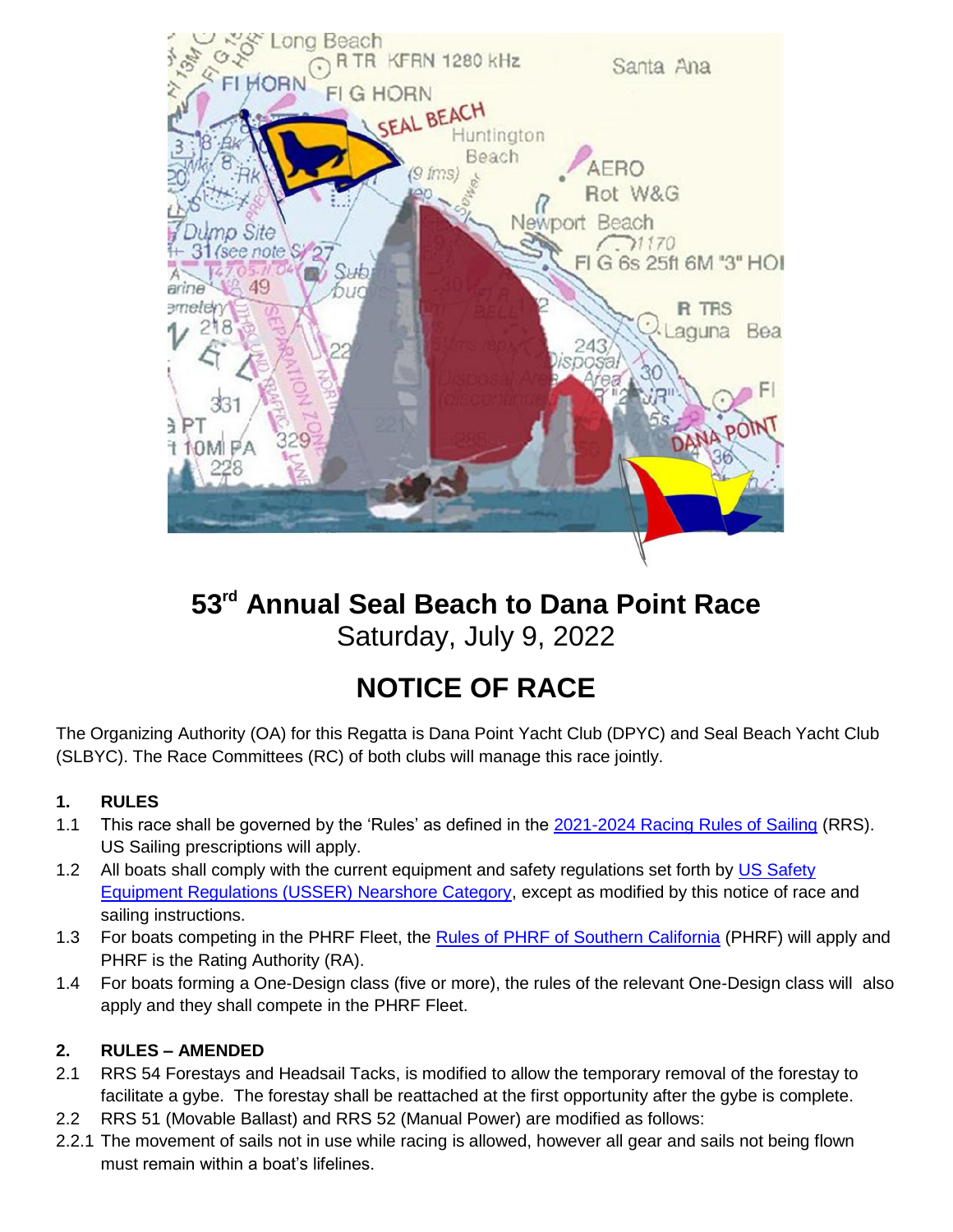- 2.2.2 RRS 51 Movable Ballast and RRS 52 Manual Power are modified to permit the positioning of hull appendages, specifically adjustable keels, or water ballast by hydraulic or electric power on boats so designed and so rated by the RA. All movable ballast systems shall be capable of manual operation if powered systems are inoperable. All other boats shall comply with RRS 51 and RRS 52.
- 2.2.3 Movable ballast systems designed and rated for the boat (excluding canting ballast strut and bulb) including reservoirs, pipes, tubes, tackle, etc. shall be positioned inside the hull and shall be firmly and indefectibly integrated with the structure of the boat. Movable ballast shall only be used within such systems and shall be seawater only, to the exclusion of all other liquids.
- 2.3 RRS 55 is modified to allow the disposal of biodegradable material used to band spinnakers in the water.
- 2.4 [US Sailing Prescriptions](https://cdn.ussailing.org/wp-content/uploads/2018/01/2021-2024-US-Prescriptions-Final.pdf) to RRS 63.2 will not apply.
- 2.5 **[DP]** RRS 64.2, Penalties, is modified by adding: "(c) When the protest committee decides a boat that is a party to a protest hearing has broken a rule, it may assign a time penalty to be added to the boat's corrected time."

#### **3. SAILING INSTRUCTIONS**

3.1 The Race Committee will publish Sailing Instructions on the [Official Notice Board](https://www.regattanetwork.com/event/24774) no later than July 6, 2022.

#### **4. COMMUNICATION**

- 4.1 Any changes made to this Notice of Race or Sailing Instructions will be posted on the [Official Notice](https://www.regattanetwork.com/event/24774) [Board.](https://www.regattanetwork.com/event/24774)
- 4.2 Supplementary notice boards are located in the upstairs area at DPYC and outside the main entrance in an enclosed case at SLBYC.

## **5. ELIGIBILITY**

- 5.1 The race is open to ocean racing/cruising sailing vessels whose owners or charterers are members of a yacht club recognized by US Sailing or SCYA. All boats must conform to USCG and US Sailing requirements.
- 5.2 All boats, *except Cruising classes,* must have a valid current PHRF rating certificate.
- 5.3 Cruising Class entries should have a current PHRF Rating Certificate. Those boats without a PHRF Rating Certificate will be assigned a rating by the RC. This rating assignment is final and binding and shall not be grounds for a request for redress.
- 5.3.1 Cruising Class Boats with a PHRF OWC rating of 60 or higher, and a PHRF Performance Factor less than or equal to 2.0.
- 5.4 The RC must be able to validate that a boat has a current PHRF Rating Certificate no later than Friday, July 8, 2022.

## **6. ENTRY AND FEES**

- 6.1 To become an entrant in the race, skippers must complete an [Online Entry Form](https://www.regattanetwork.com/clubmgmt/applet_registration_form.php?regatta_id=24774) and pay all fees by the entry deadline. The date stamp of the online entry will be your entry date once payment is completed.
- 6.2 The Early Entry Fee is \$75 if received by July 1, 2022.
- 6.3 The Entry Fee is \$90 if received after July 1 and before the entry deadline.
- 6.4 **The final entry deadline is 1800 hours, July 8, 2022. Entries submitted after this deadline will be deemed not received.**
- 6.5 If an entry is cancelled or withdrawn prior to Tuesday, July 5, 2022 the entry fee, less a 7% fee, will be refunded. After that date no refunds will be made.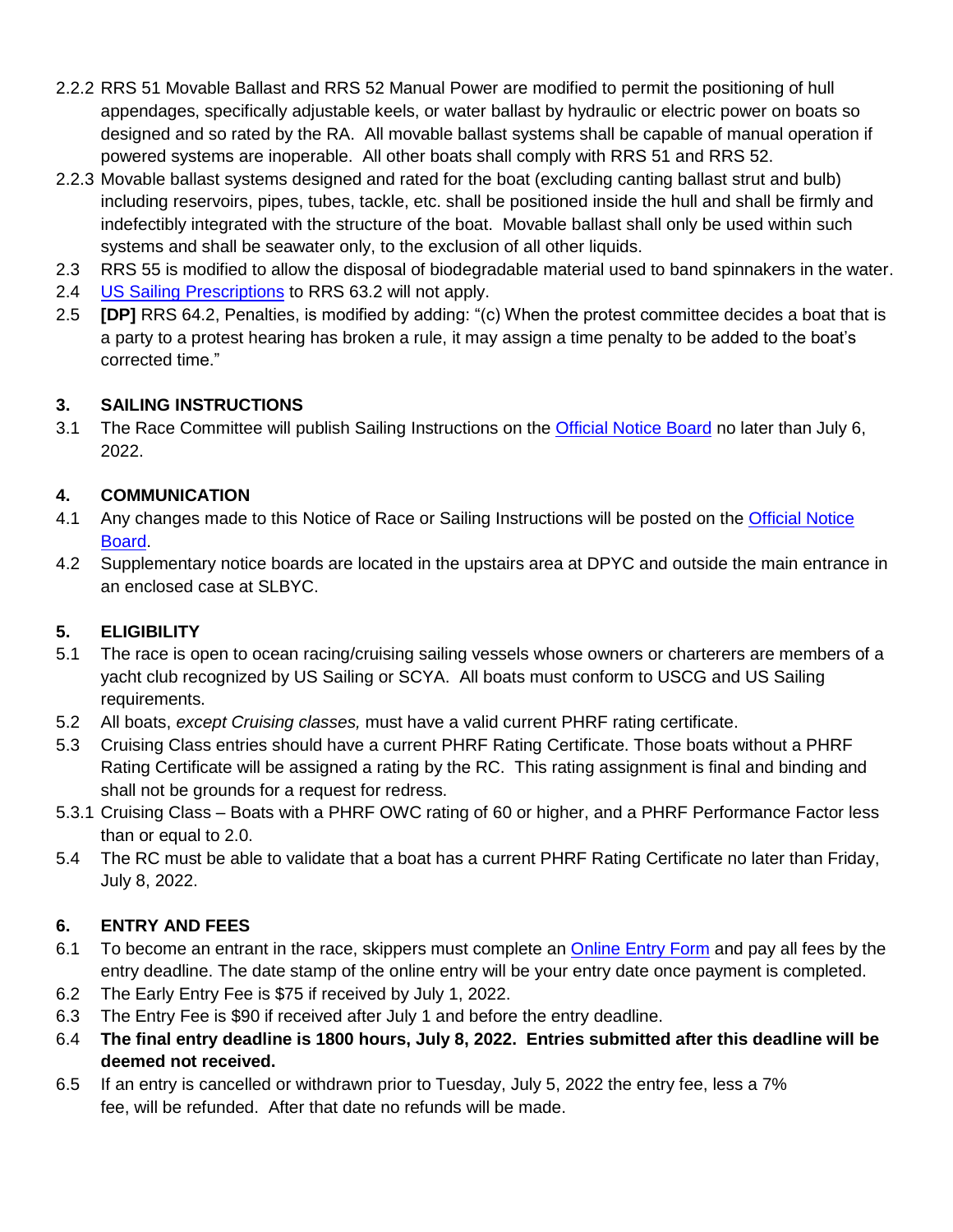## **7. FLEETS & CLASSES**

- 7.1 PHRF and Cruising boats will each have their own fleet and both fleets will be divided into classes based upon the type and number of entries.
- 7.2 One-Design classes, if established, will compete in the PHRF fleet.
- 7.3 Where the OA receives fewer than 5 entries for a Class, the RC reserves the right to reassign those boats to another Class.
- 7.4 Entries that desire to establish a One-Design class should contact the OA by June 30, 2022.
- 7.5 Cruising fleet entries may be split into spinnaker and non-spinnaker classes depending upon the type and number of entries.
- 7.6 Non-Spinnaker offsets will be used for the Cruising class(es) entries who enter as Non-Spin.
- 7.7 Class breaks and assignments will be posted on the [Official Notice Board.](https://www.regattanetwork.com/event/24774)
- 7.8 Multi-Hull boats are invited to participate in this race. Multi-Hulls will have their own fleet.

## **8. COURSE AND START AREA**

- 8.1 The start line will be defined in the Sailing Instructions and will be located just offshore of the Seal Beach Pier between the RC Signal Boat and a flag.
- 8.2 All boats shall leave the San Juan Whistle Buoy at Dana Point (Mark W) to port.
- 8.3 The finish line shall be defined in the Sailing Instructions and will be located at a green lighted buoy, "G1" (FLG 2.5 sec.) at approximately 33°27.10' N by 117°41.90'W.
- 8.4 **Chart 18746** covers the entire race course.

#### **9. SCORING PENALTY**

9.1 US Sailing Prescriptions Appendix V will apply.

#### **10. SCORING**

- 10.1 Overall results will be calculated using the boat's PHRF OWC rating and the overall winner will be the PHRF Fleet boat with the lowest PHRF corrected time.
- 10.2 Results for all other Classes will be calculated using the PHRF OWC rating or RC assigned rating.

#### **11. RISK STATEMENT**

11.1 RRS 3 states: 'The responsibility for a boat's decision to participate in a race or to continue to race is hers alone.' By participating in this event each competitor agrees and acknowledges that sailing is a potentially dangerous activity with inherent risks. These risks include strong winds and rough seas, sudden changes in weather, failure of equipment, boat handling errors, poor seamanship by other boats, loss of balance on an unstable platform and fatigue resulting in increased risk of injury. Inherent in the sport of sailing is the risk of permanent, catastrophic injury or death by drowning, trauma, hypothermia or other causes.

#### **12. INSURANCE**

12.1 Each participating boat shall be insured with valid watercraft liability insurance policy in an amount not less than \$300,000 personal injury and personal property damage of \$100,000.

## **13. PRIZES**

- 13.1 Trophy presentations will be at DPYC following racing. The Keith Morgan Memorial Dana Point Race Best Boat PHRF Corrected Time Trophy will be awarded.
- 13.2 Take home trophies will be awarded in customary numbers to all classes, as well as, to the First Overall PHRF boat.